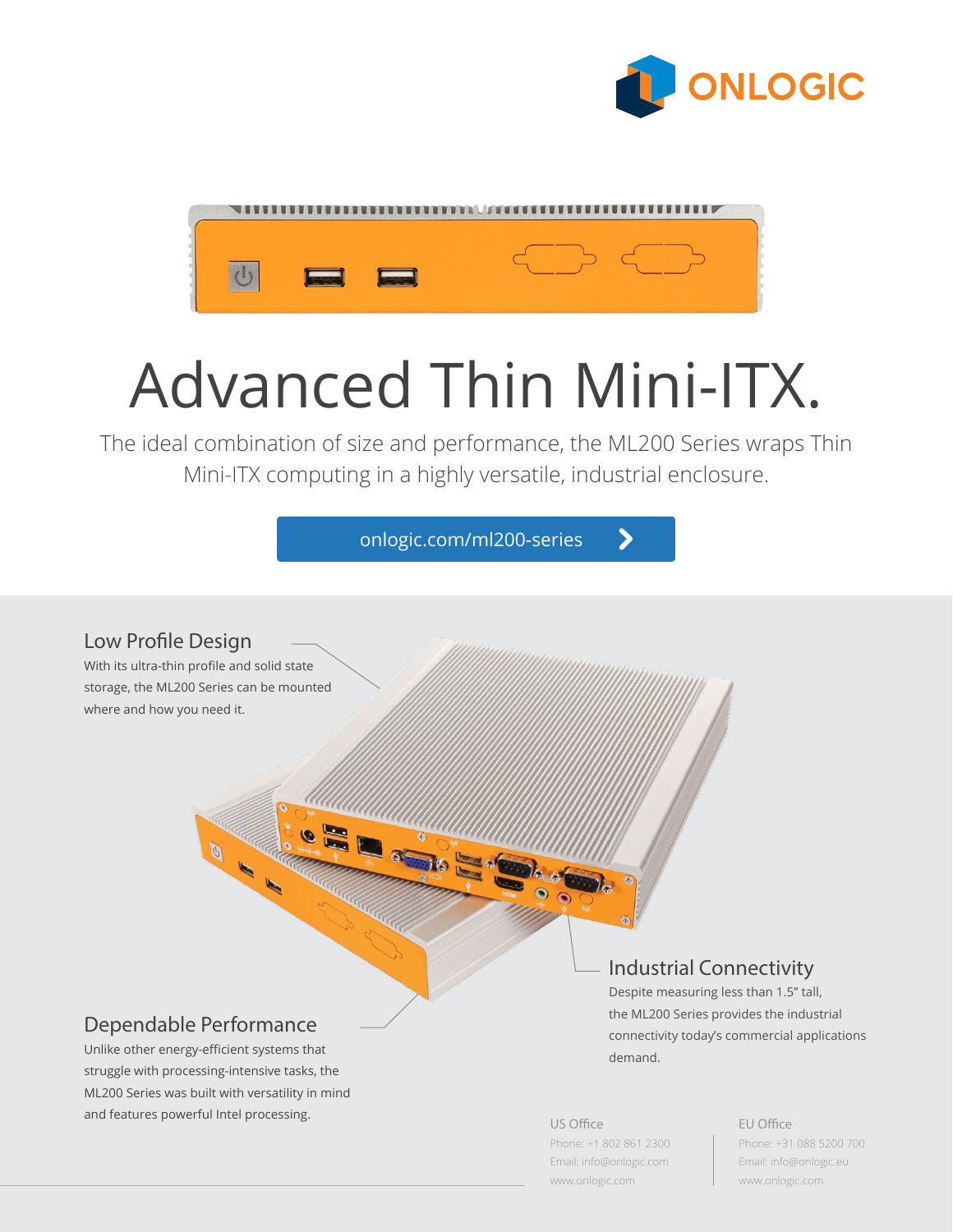

# Industrial Intel® Bay Trail Fanless Computer

Specifications

#### ML210G-10

| Processor                   | Intel Celeron (1900                                                                                                                                             |
|-----------------------------|-----------------------------------------------------------------------------------------------------------------------------------------------------------------|
| Processor Speed             | $2$ GHz                                                                                                                                                         |
| <b>Processor Generation</b> | <b>Bay Trail</b>                                                                                                                                                |
| Processor Cores             | $\overline{\mathcal{A}}$                                                                                                                                        |
| Graphics / GPU              | Intel HD Graphics                                                                                                                                               |
| Memory                      | DDR3L SO-DIMM (non-ECC)<br>Up to 8 GB                                                                                                                           |
| Rear I/O                    | 2 USB 2.0 high current ports<br>2 USB 3.0 ports<br>2 RS-232 COM ports<br>1 VGA port<br>1 HDMI port<br>1 Gb LAN port<br>2 Audio jacks<br>1 DC jack (8 V to 19 V) |
| Front $I/O$                 | 2 USB 2.0 ports<br>Power button                                                                                                                                 |

| <b>Expansion Options</b> | 1 PCIe Mini Card (full height)<br>1 PCIe Mini Card (half-height)                                                   |
|--------------------------|--------------------------------------------------------------------------------------------------------------------|
| <b>Storage Options</b>   | mSATA                                                                                                              |
| <b>LAN Controller</b>    | Realtek RT8111G-CG                                                                                                 |
| Input Voltage            | $8 - 19$ VDC                                                                                                       |
| Power Input              | DC jack                                                                                                            |
| Operating Temp. Range    | $0 - 55^{\circ}C$                                                                                                  |
| Dimensions (WxHxD)       | 196 x 37 x 213 mm                                                                                                  |
| <b>Mounting Options</b>  | DIN-mount<br>VESA-mount<br>Wall-mount                                                                              |
| Regulatory Information   | 2011/65/EU (RoHS 2 Directive)<br><b>CF</b><br>EN 55022<br>EN 55024<br>EN 55032<br>EN 60950-1<br>FCC 47 CFR Part 15 |

Dimensional Drawings

*All measurements in mm*









#### US Office Phone: +1 802 861 2300 Email: info@onlogic.com [www.onlogic.com](http://www.onlogic.com)

## EU Office Phone: +31 088 5200 700

Email: info@onlogic.eu [www.onlogic.com](http://www.onlogic.com)